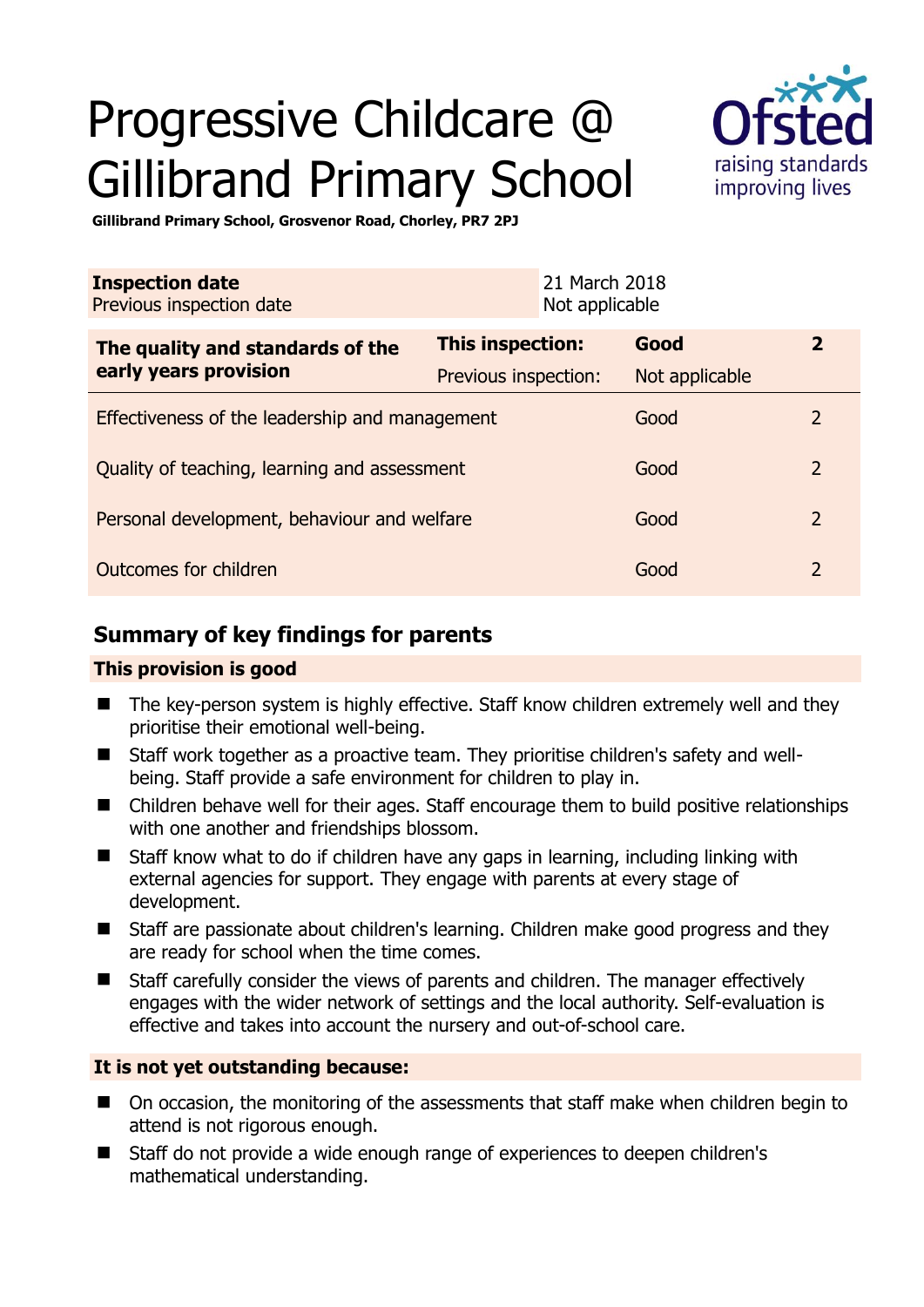## **What the setting needs to do to improve further**

#### **To further improve the quality of the early years provision the provider should:**

- $\blacksquare$  strengthen the monitoring of the assessments that staff make to further enhance the precision of tracking children's progress from when they begin to attend
- $\blacksquare$  provide even more opportunities to help children make the best possible progress in their mathematical development.

#### **Inspection activities**

- The inspector observed the quality of teaching during activities indoors and outdoors, and assessed the impact this has on children's learning.
- The inspector jointly evaluated a teaching activity with the manager.
- The inspector held discussions with the manager and area manager, including about the self-evaluation.
- The inspector spoke to some children and parents during the inspection and took account of their views.
- The inspector looked at relevant documentation, such as evidence of the suitability of staff working in the nursery and out-of-school club.

#### **Inspector**

Lisa Bolton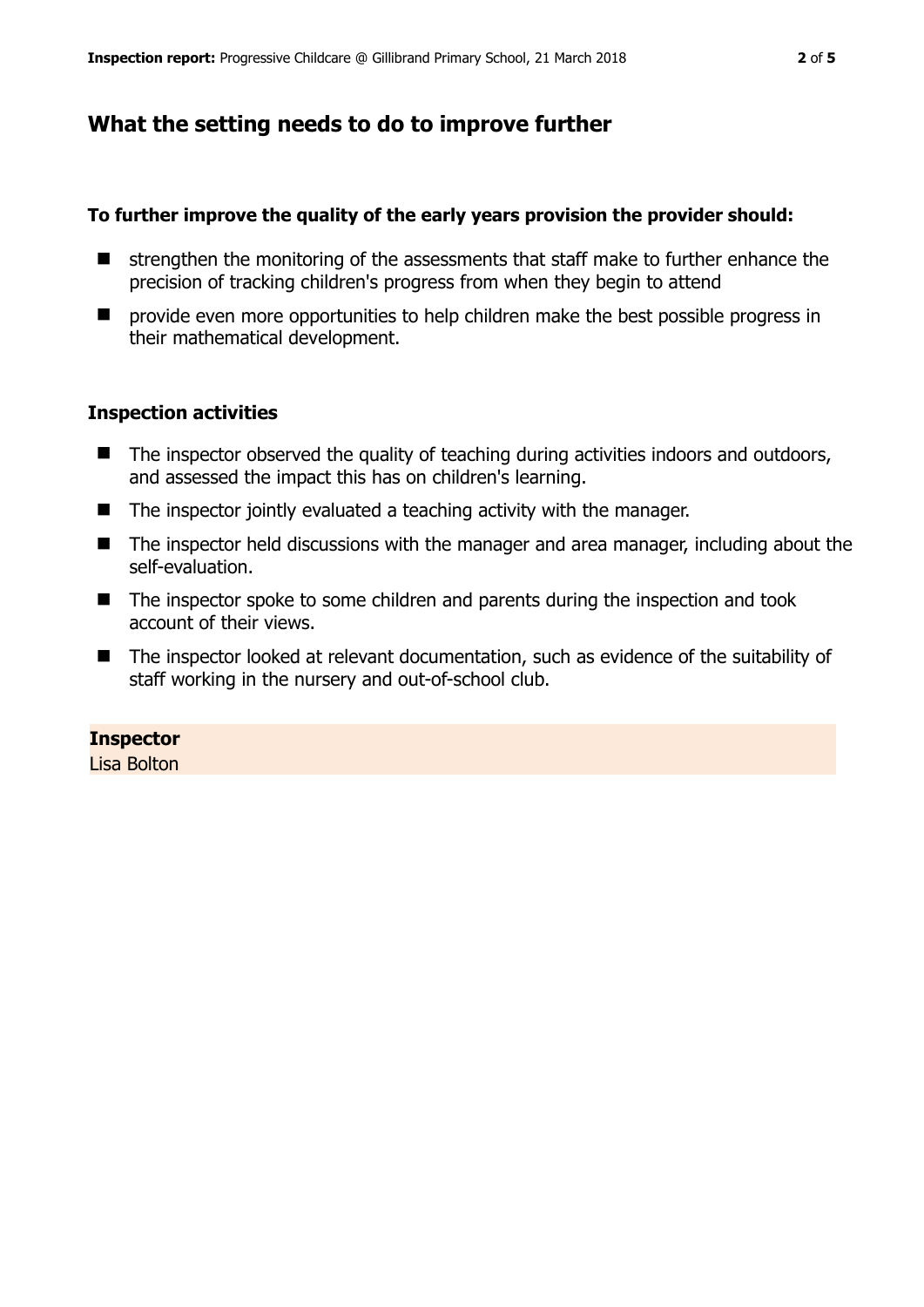## **Inspection findings**

#### **Effectiveness of the leadership and management is good**

Safeguarding is effective. Staff know how to identify the signs of abuse and what to do if they are concerned about a child. The manager keeps up to date with local authority procedures to help protect children from harm. Staff supervision is routinely in place. Staff engage in professional development activities to help them provide better experiences for children. For example, staff have undertaken training in how to tailor their provision for boys. They have implemented a number of new ideas which boys are responding to well. A variety of strategies are in place to gather and share information with parents. Staff greatly value parents' in-depth knowledge about their children. Staff also help parents to guide children's learning at home.

#### **Quality of teaching, learning and assessment is good**

Experiences are well planned to entice children and offer challenge according to their ages and stages of development. Children have the opportunity to use a variety of resources creatively, indoors and outdoors. Staff support them to use their imaginations and think for themselves. Boys are particularly intrigued by sensory experiences that link to their interests. For example, they explore dinosaur eggs made from ice with great curiosity and these provoke good-quality discussion. Staff know how to engage children in literacy experiences and children willingly explore books during their own play.

#### **Personal development, behaviour and welfare are good**

Staff communicate clearly with parents from the beginning and this helps children to settle. Children share warm relationships with staff. They have mutual respect for one another. Children seek staff to approve their efforts and join in with their play. Staff help them to feel proud of their achievements and children show good self-esteem. Staff give them responsibility to manage their own belongings and follow clear, age-appropriate routines. For example, children hang their own coats up when they have been outdoors. Children are taught about the effect of exercise on their bodies and about the importance of making healthy choices. Snack time is particularly well organised and children's independence is encouraged. Children get their own crockery, peel their fruit and spread butter on their toast. Staff give children the time and space to manage physical tasks and encourage their perseverance when they face challenges.

#### **Outcomes for children are good**

Children are happy and relaxed in their play. They are comfortable in their surroundings and feel nurtured by staff. Children are interested in the experiences that staff provide for them and they show high levels of engagement. They particularly enjoy being physically active outdoors. Children are enthusiastic communicators. Children who speak English as an additional language are well supported to develop the skills they need. Children listen attentively to the clear instructions given by staff. They are taught about the expectations and routines, and children feel empowered to do things for themselves.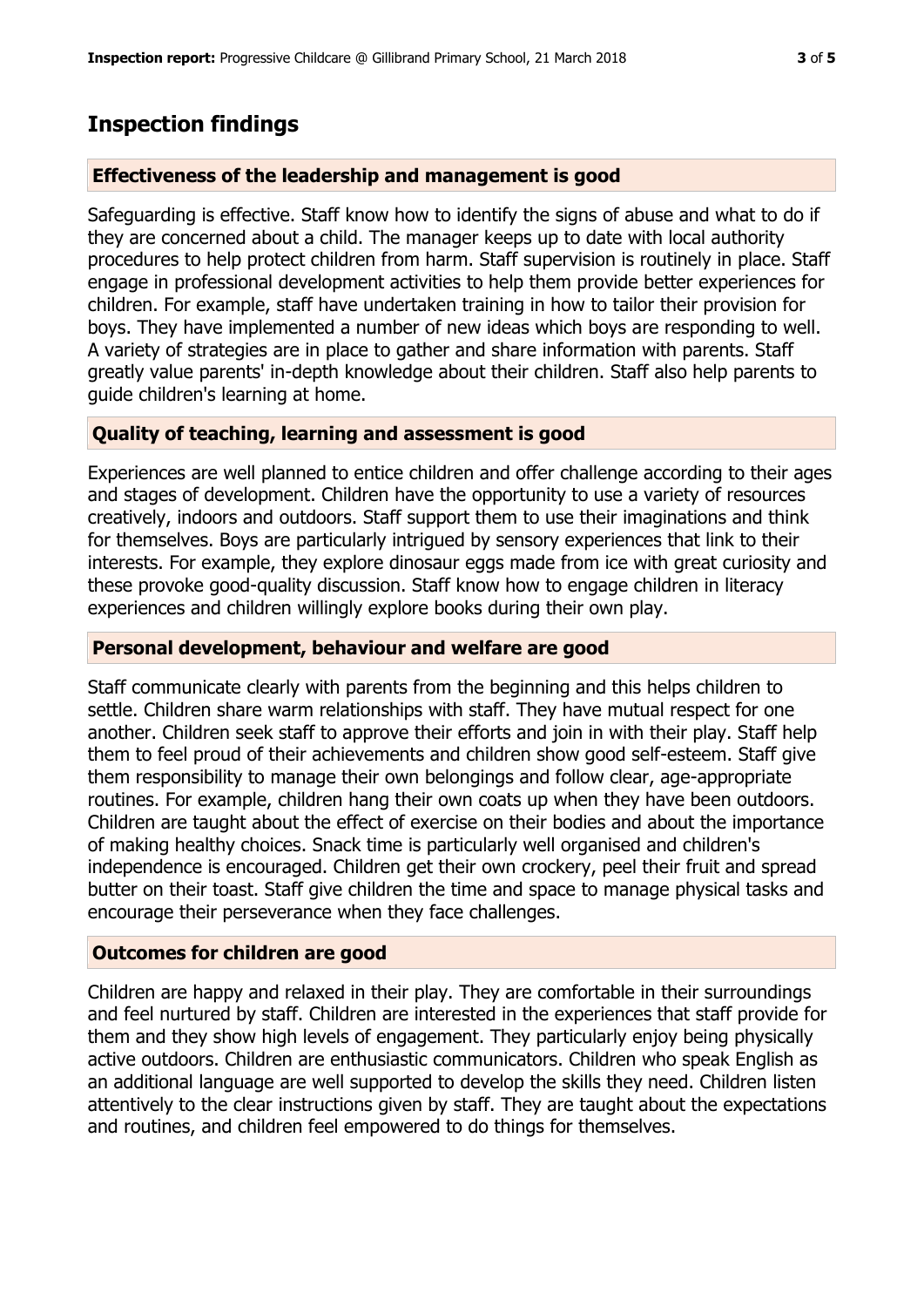# **Setting details**

| Unique reference number                             | EY496779                                                                             |  |
|-----------------------------------------------------|--------------------------------------------------------------------------------------|--|
| <b>Local authority</b>                              | Lancashire                                                                           |  |
| <b>Inspection number</b>                            | 1036610                                                                              |  |
| <b>Type of provision</b>                            | Full-time provision                                                                  |  |
| Day care type                                       | Childcare - Non-Domestic                                                             |  |
| <b>Registers</b>                                    | Early Years Register, Compulsory Childcare<br>Register, Voluntary Childcare Register |  |
| Age range of children                               | $2 - 11$                                                                             |  |
| <b>Total number of places</b>                       | 20                                                                                   |  |
| Number of children on roll                          | 26                                                                                   |  |
| Name of registered person                           | Progressive Childcare Ltd                                                            |  |
| <b>Registered person unique</b><br>reference number | RP903061                                                                             |  |
| Date of previous inspection                         | Not applicable                                                                       |  |
| <b>Telephone number</b>                             | 07749 562310                                                                         |  |

Progressive Childcare @ Gillibrand Primary School registered in 2016. The nursery employs three members of childcare staff. Of these, two hold appropriate early years qualifications at level 3. The nursery opens from 7.45am to 6pm, Monday to Friday, term time only. It also offers before- and after-school care. The nursery provides funded early education for children aged two, three and four years old.

This inspection was carried out by Ofsted under sections 49 and 50 of the Childcare Act 2006 on the quality and standards of provision that is registered on the Early Years Register. The registered person must ensure that this provision complies with the statutory framework for children's learning, development and care, known as the early years foundation stage.

Any complaints about the inspection or the report should be made following the procedures set out in the guidance 'Complaints procedure: raising concerns and making complaints about Ofsted', which is available from Ofsted's website: www.gov.uk/government/organisations/ofsted. If you would like Ofsted to send you a copy of the guidance, please telephone 0300 123 4234, or email enquiries@ofsted.gov.uk.